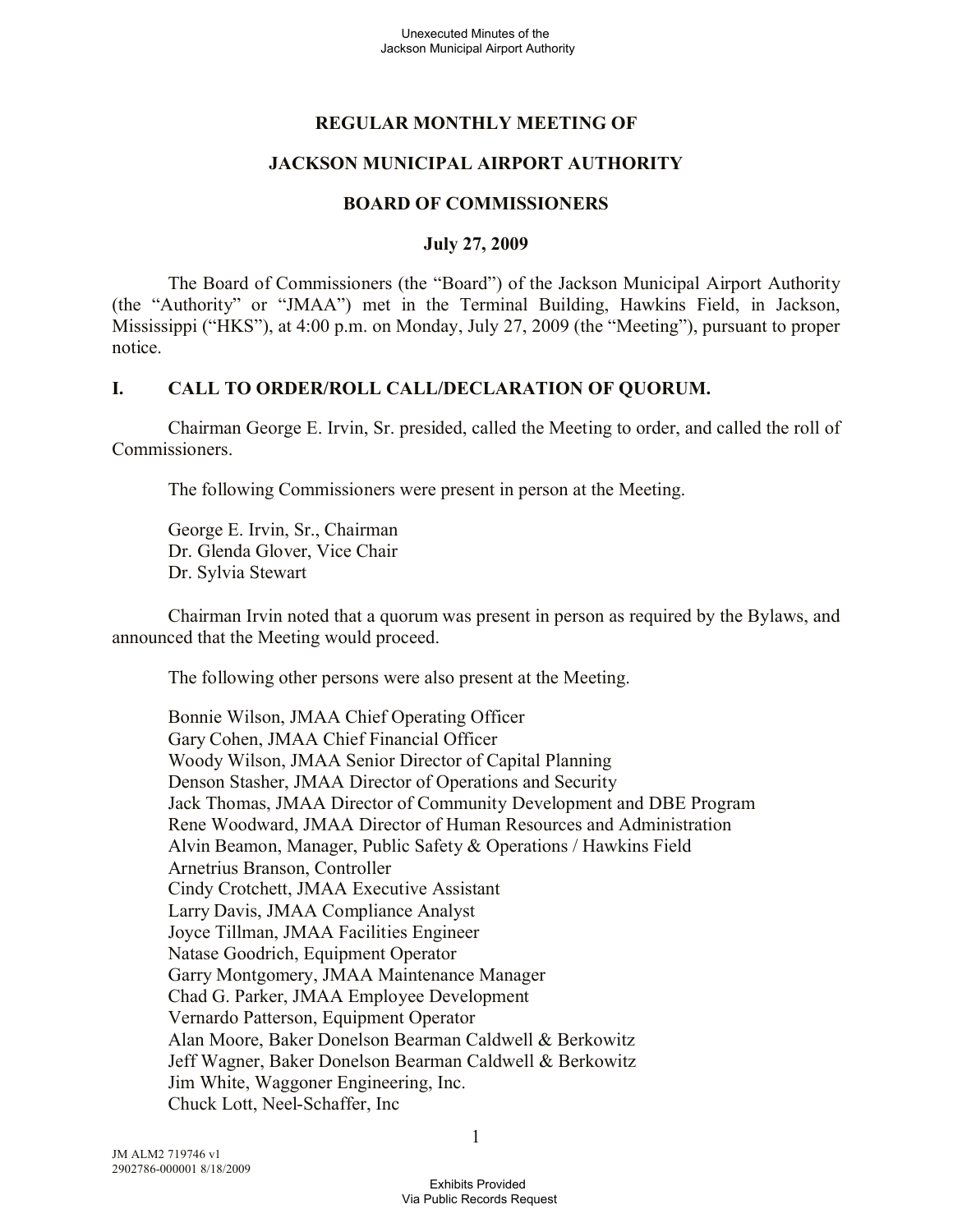Jeremy Lewis, Summer Intern Courtney Burke, Summer Intern Quinn Lewis, Summer Intern Isaac Plunkett, Summer Intern Aaron Palmer, Summer Intern Jarrod Johnson, Summer Intern Arika Moore, Summer Intern Jay Grisby, Summer Intern Lashaunda Smith, Summer Intern Zalak "Z" Mehta, Summer Intern

# **II. APPROVAL AND EXECUTION OF MINUTES.**

## **A. Work Session of the Board of Commissioners, June 18, 2009.**

## **B. Hawkins Field Committee Meeting, June 22, 2009**

#### **C. Regular Meeting of the Board of Commissioners, June 22, 2009**

The Board reviewed and considered the minutes set out above (the "Minutes").

After discussion, upon motion duly made by Commissioner Stewart, seconded by Commissioner Glover, and unanimously approved by the affirmative votes of all Commissioners present, the Minutes were approved as presented and directed to be filed in the appropriate minute book and records of the Authority.

#### **III. PUBLIC COMMENTS.**

None.

## **IV. REPORTS.**

## **A. Chief Executive Officer.**

- 1. Airport Project Manager Summary, Ending June 30, 2009.
- 2. Airport Activity Statistics Report, Ending June 30, 2009.

In the absence of Dirk Vanderleest, Chief Executive Officer, Bonnie Wilson, Chief Operating Officer, directed the Board's attention to the Airport Project Manager Summary and the Airport Activity Statistics Report as found in the packet distributed to the Board prior to the Meeting (the "Packet"), and discussed these reports with the Board. A copy of the Packet is attached as an exhibit to the minutes of the Meeting.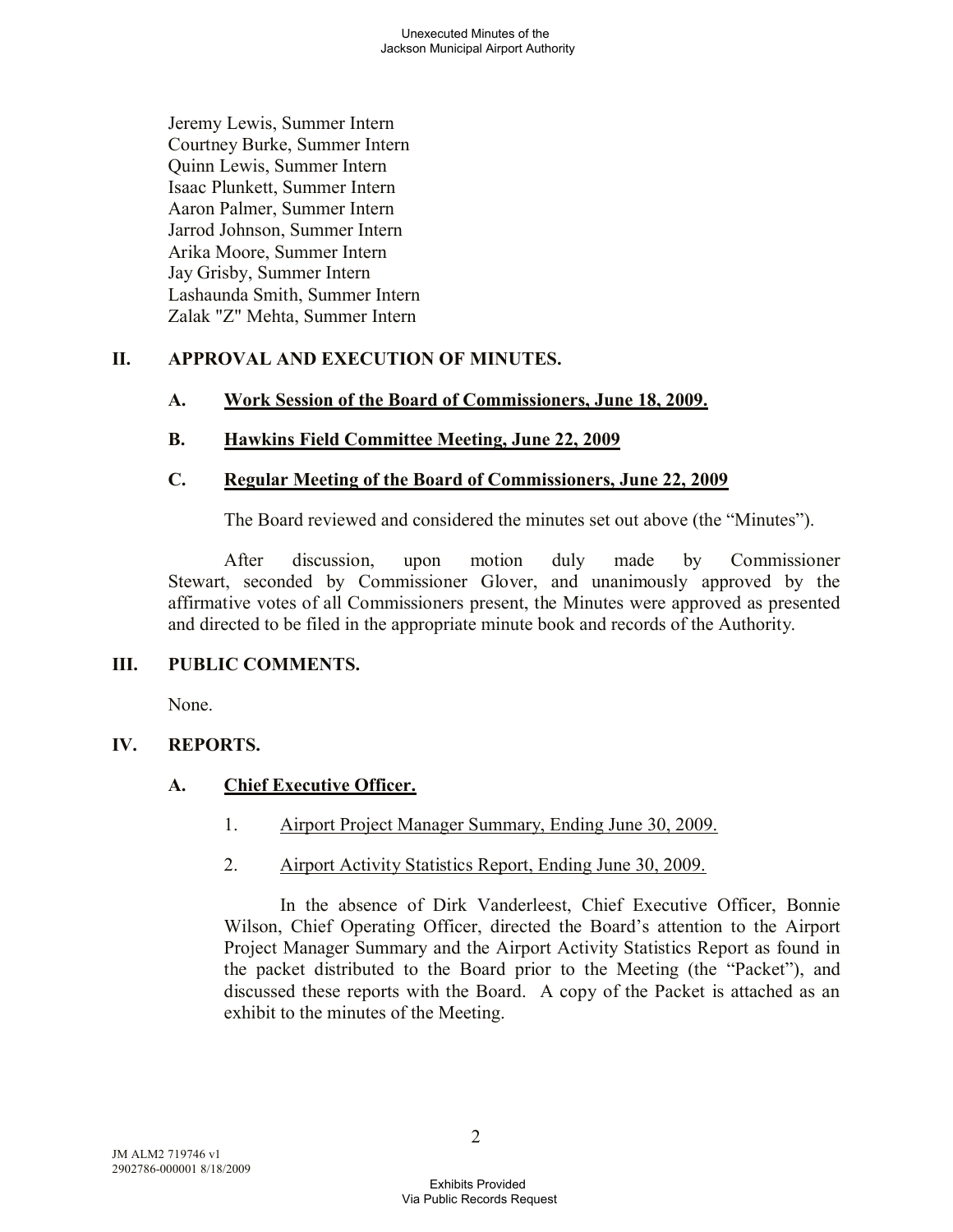- 3. Employee Recognitions.
	- a. Employee of the Month, July 2009: Jim Jones, Public Safety Coordinator, Department of Public Safety.

Ms. Wilson said that Mr. Jones, the Employee of the Month for July, had recently resigned from the Authority to take another position. Ms. Wilson commended Mr. Jones for his work while at the Authority.

- b. Professional Development.
	- (1) Nastase Goodrich, Equipment Operator, Airfield Maintenance Department.
		- (a) Achievement of Excellence 150 ATSI Tests Sponsored by the AAAE Airport Training & Safety Institute.

Ms. Wilson recognized and commended Mr. Goodrich for receiving the Achievement of Excellence Award from the AAAE Airport Training & Safety Institute.

(2) Vernardo Patterson, Equipment Operator, Airfield Maintenance Department.

Ms. Wilson recognized and commended Mr. Patterson for his achievement as a Lambda Member of Alpha Beta Gamma International Business Honor Society.

- c. Professional Recognitions.
	- (1) Jack Thomas Robinson-Watson Book Company, Metro Jackson Minority Business Advocate of the Year 2009.

Ms. Wilson recognized and commended Mr. Thomas for being designated as the Metro Jackson Minority Business Advocate of the Year for 2009 by Robinson-Watson Book Company.

- d. Summer Youth Intern Recognitions.
	- (1) Jeremy Lewis Customer Service Summer Intern
	- (2) Courtney Burk Customer Service Summer Intern
	- (3) Quinn Lewis JEIA Inside Maintenance Summer Intern
	- (4) Isaac Plunkett JEIA Outside Maintenance Summer Intern

3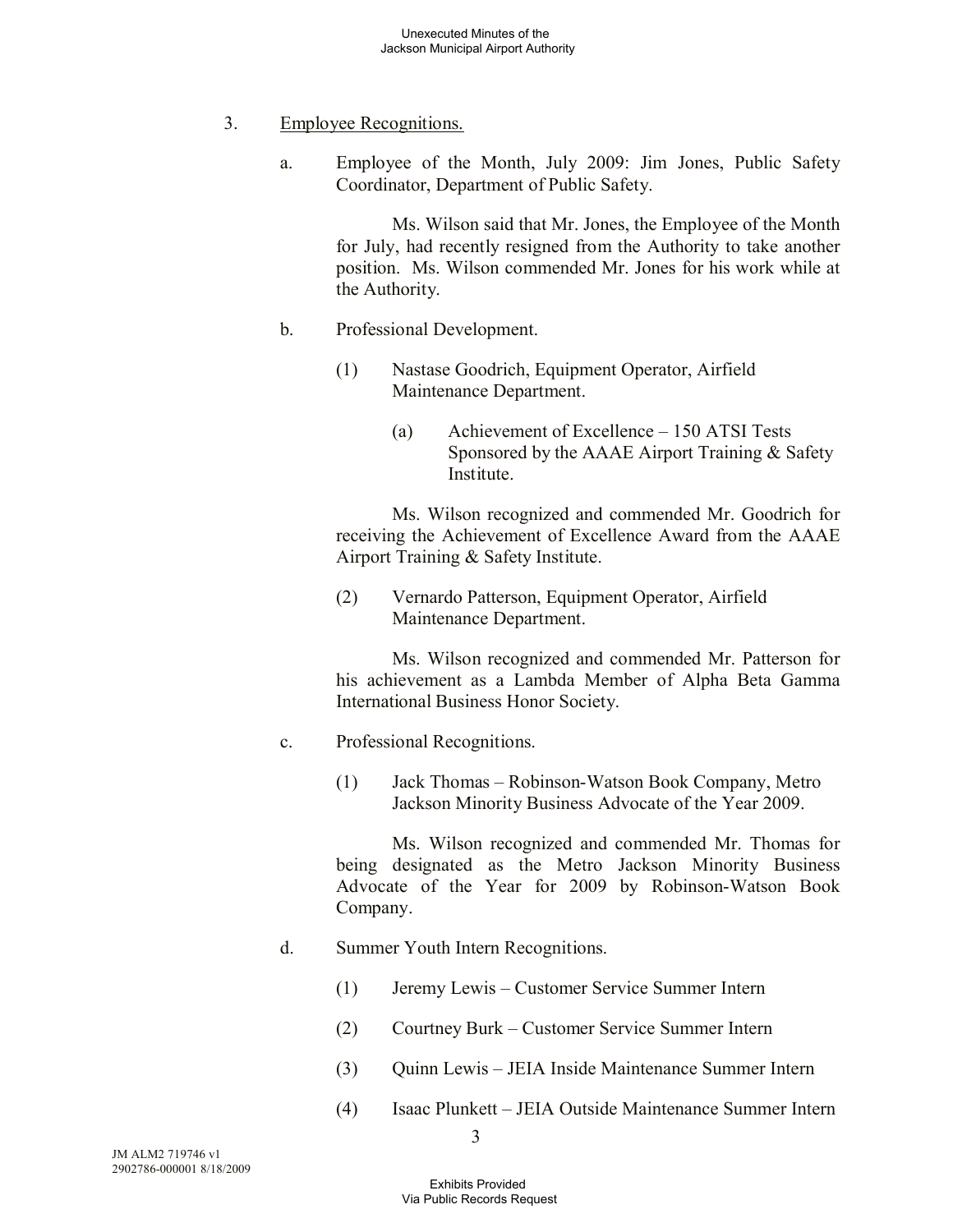- (5) Donald Horne JEIA Outside Maintenance Summer Intern
- (6) Aaron Palmer Hawkins Field Maintenance Summer Intern
- (7) Jarrod Johnson Capital Programming Admin Summer Intern
- (8) Arika Moore Public Safety Summer Intern
- (9) Jay Grishby, Jr. DBE/Finance Summer Intern
- (10) Lashaunda Smith HR/Executive Summer Intern

Ms. Wilson recognized and commended each of the above individuals for their work with the Authority this summer.

- e. College Aviation Intern Recognition.
	- (1) Zalak "Z" Mehta Aviation Intern

Ms. Wilson recognized and commended Ms. Mehta, a student at Delta State University, for her work with the Authority this summer.

#### **B. Attorney.**

Mr. Moore said that he had nothing to report at this time.

#### **V. ACTION ITEMS.**

## **A. Financial Matters.**

- 1. Financial Reports for June 2009: Accept.
	- a. Balance Sheet.
	- b. Income Statement.
- 2. Claims Docket for June 2009: Approve.

Ms. Wilson directed the Board's attention to the Financial Reports for June 2009 and the Claims Docket for June 2009, which were included in the Packet.

After discussion, upon motion duly made by Commissioner Stewart, seconded by Commissioner Glover, and unanimously approved by the affirmative votes of all Commissioners present, the Board adopted the following resolution.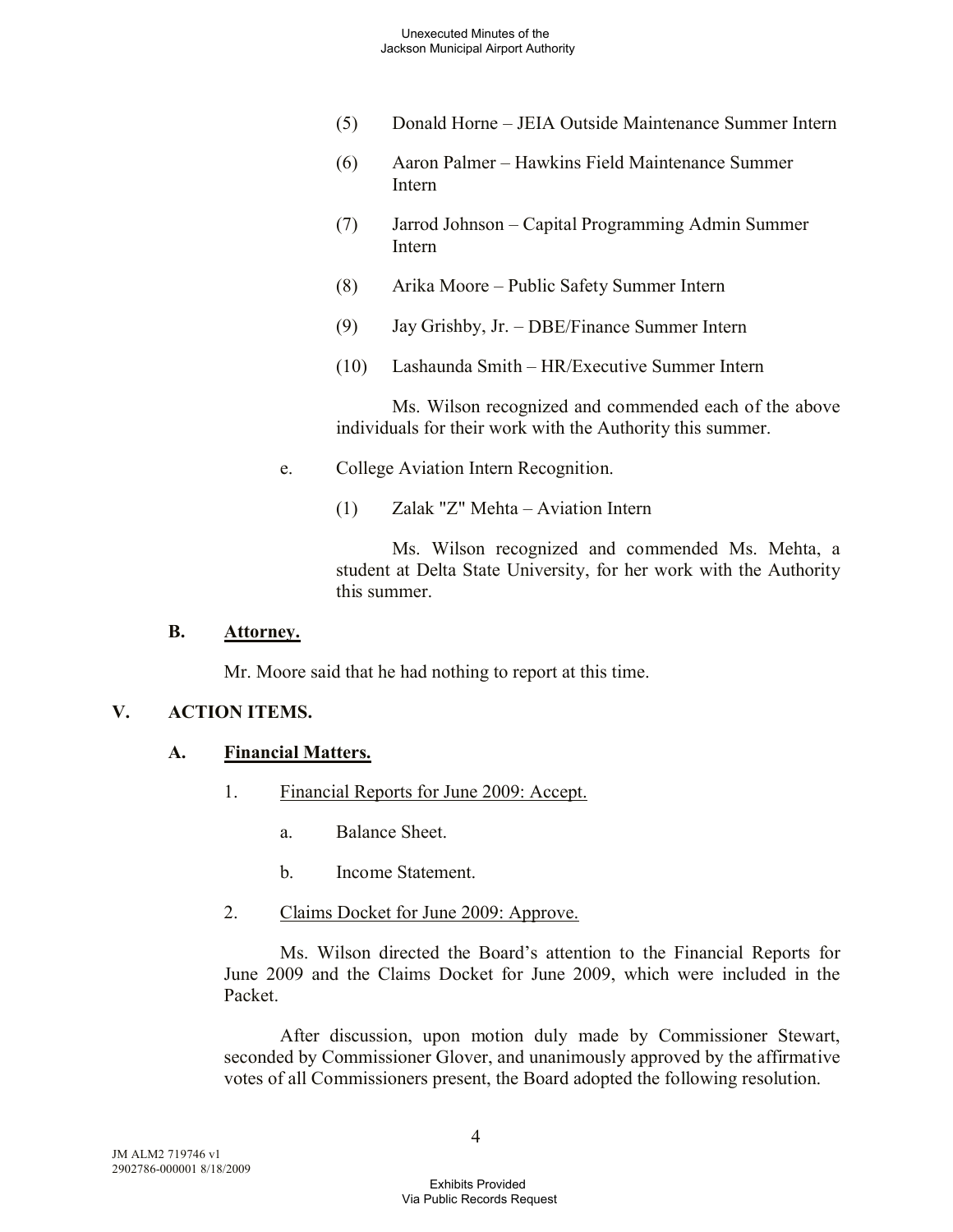## **RESOLUTION ACCEPTING FINANCIAL REPORTS FOR JUNE 2009 AND APPROVING AND AUTHORIZING PAYMENT OF CLAIMS DOCKET FOR JUNE 2009**

**WHEREAS**, the Board of Commissioners (the "Board") of the Jackson Municipal Airport Authority (the "Authority") has reviewed and considered (i) certain financial statements for the Authority for the month and period ending June 30, 2009 (the "Financial Reports"), and (ii) the Claims Docket of the Authority for the month of June 2009 (the "Claims"), both the Financial Reports and the Claims being (i) included in the packet distributed to the Board prior to the July 27, 2009, Regular Monthly Meeting of the Board, and (ii) incorporated herein by reference;

**NOW, THEREFORE, BE IT RESOLVED**, the Board hereby (i) accepts the Financial Reports and (ii) approves and authorizes payment of the Claims in the total amount of \$621,502.49.

#### **B. Service Agreements.**

- 1. Hertz Concession Agreement Compliance Audit, JEIA: Authorize Agreement.
- 2. Professional Services in Support of Board and Senior Management: Authorize Agreement.

Ms. Wilson directed the Board's attention to the memoranda in the Packet which described these matters, and discussed these matters with the Board.

After discussion, upon motion duly made by Commissioner Glover, seconded by Commissioner Stewart, and unanimously approved by the affirmative votes of all Commissioners present, the Board adopted the following resolution.

## **RESOLUTION APPROVING AND AUTHORIZING CERTAIN ACTIONS WITH RESPECT TO CERTAIN SERVICE AGREEMENTS**

**WHEREAS**, the staff of the Jackson Municipal Airport Authority (the "Authority") has recommended that the Board of Commissioners (the "Board") of the Authority approve and authorize certain actions with respect to certain service agreements identified below, all as more particularly described in certain memoranda (i) included in the packet distributed to the Board prior to the July 27, 2009, Regular Monthly Meeting of the Board, and (ii) incorporated herein by reference (separately, each a "Memorandum;" collectively, the "Memoranda"); and

**WHEREAS**, the Board has reviewed and considered the Memoranda and considered the recommendations therein by the staff of the Authority;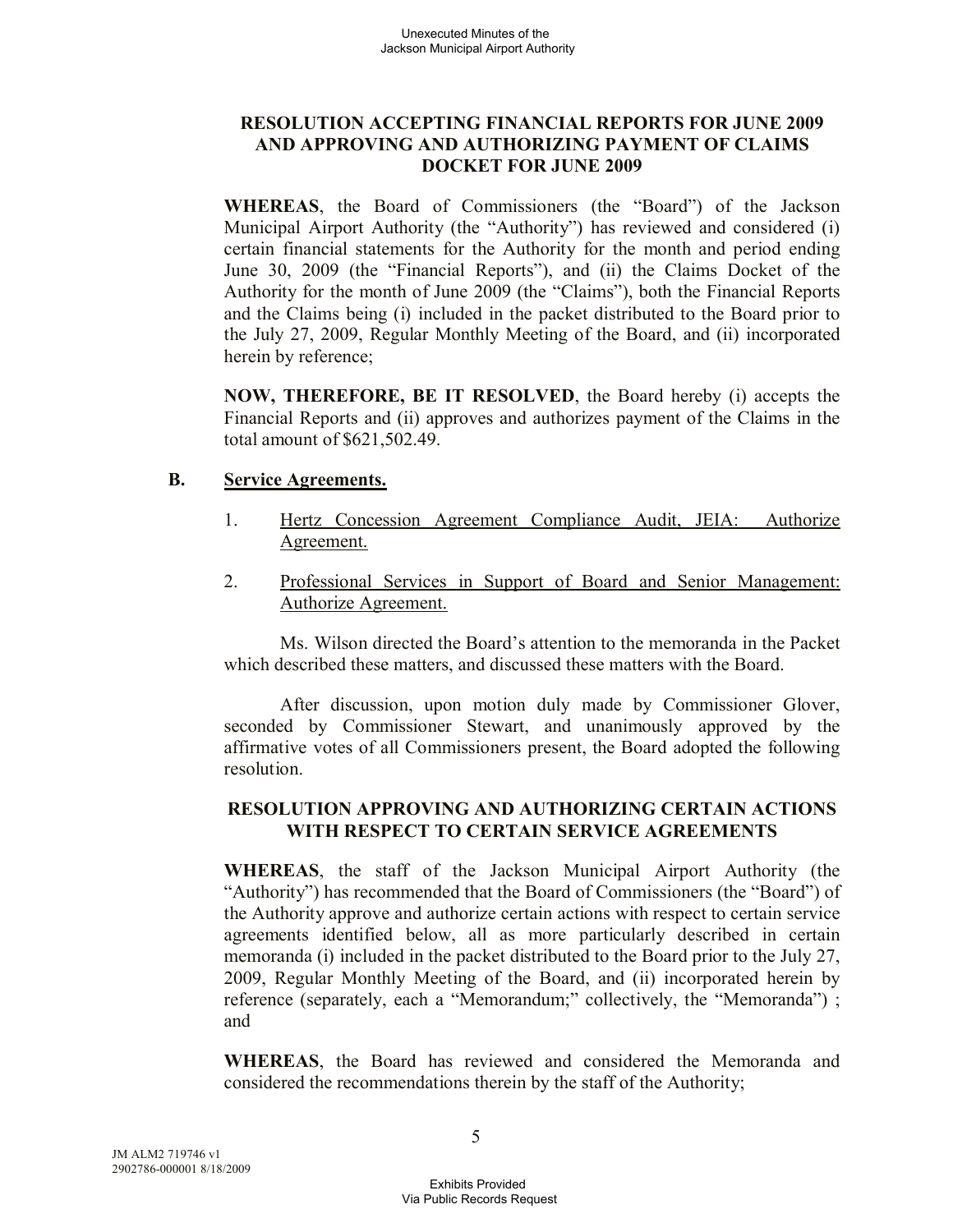**NOW, THEREFORE, BE IT RESOLVED**, the Board hereby determines that it would be in the best interests of and in furtherance of the duties and responsibilities of the Authority to, and the Board hereby does, take the following action:

- 1. The Board approves and authorizes negotiation and execution of an agreement with Lefoldt & Co., P. A., Certified Public Accountants for certain professional accounting services in connection with a contract review audit of the Hertz Corporation under its Non-Exclusive Concession Agreement for On-Airport Automobile Rental Concessions with the Authority (the "Lefoldt Agreement"), said Lefoldt Agreement to be in such form and to contain such terms and conditions consistent with the Memorandum dated July 10, 2009, which describes this matter, as may be deemed appropriate by the Chief Executive Officer of the Authority, as evidenced by his execution thereof.
- 2. The Board approves and authorizes negotiation and execution of an agreement with Exstare Federal Services Group, LLC to provide certain professional consulting services in support of a Board Retreat and related services (the "Exstare Agreement"), said Exstare Agreement to be in such form and to contain such terms and conditions consistent with the Memorandum dated July 17, 2009, which describes this matter, as may be deemed appropriate by the Chief Executive Officer of the Authority, as evidenced by his execution thereof.

## **C. Construction Projects.**

- 1. JMAA Project No. 002-09, Contract No. 002-09-369 and Contract No. 002-09-370, Air Traffic Control Tower HVAC: Certification of Emergency Contracts/Purchases.
- 2. JMAA Project No. 017-09, Terminal Building Waste and Stormwater Plumbing Rehabilitation, JEIA: Authorize Agreement.
- 3. JMAA Project No. 005-09, Stormwater Drainage Improvements, JEIA: Authorize Agreement.
- 4. JMAA Project No. 001-09, Refurbishment of the FAA Building at JEIA: Reject All Bids and Authorize Readvertisement for Bids.

Ms. Wilson directed the Board's attention to the memoranda in the Packet which described these matters, and discussed these matters with the Board.

During discussion of item C-2 above, at the Chairman's request, Jim White of Waggoner Engineering, Inc. discussed the rationale behind contracting now only for an initial investigation as opposed to contracting for full design. In supporting the proposed investigation, Mr. White and Ms. Wilson emphasized the lack of information and absence of "as built" plans regarding existing waste and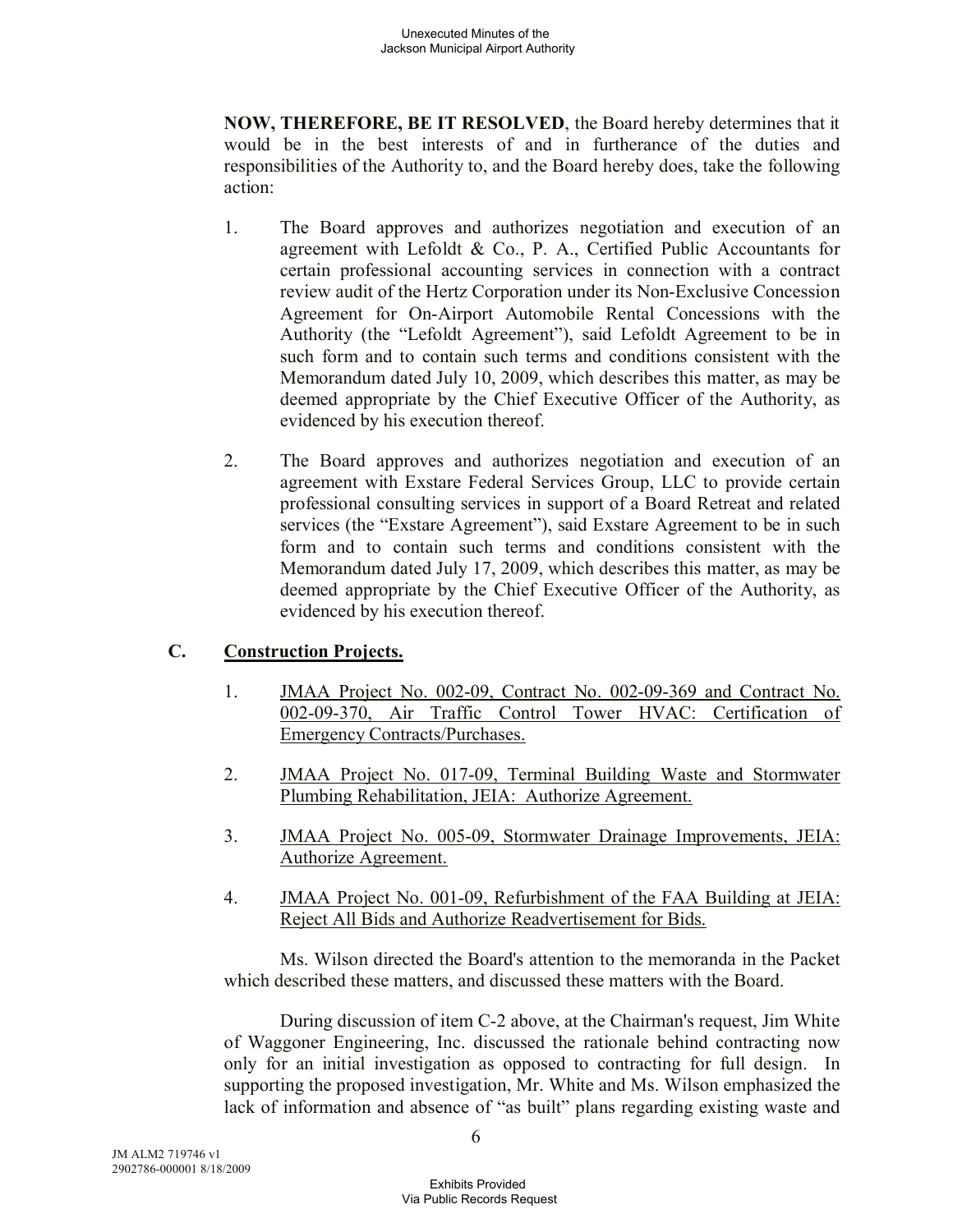stormwater plumbing under the Main Terminal Building at Jackson-Evers International Airport (the "JEIA").

After discussion, upon motion duly made by Commissioner Stewart, seconded by Commissioner Glover, and unanimously approved by the affirmative votes of all Commissioners present, the Board adopted the following resolution.

#### **RESOLUTION APPROVING AND AUTHORIZING CERTAIN ACTIONS WITH RESPECT TO CERTAIN CONSTRUCTION PROJECTS**

**WHEREAS**, the staff of the Jackson Municipal Airport Authority (the "Authority") has recommended that the Board of Commissioners of the Authority (the "Board") approve and authorize certain actions with respect to certain construction projects identified below, all as more particularly described in certain memoranda (i) included in the packet distributed to the Board prior to the July 27, 2009, Regular Monthly Meeting of the Board, and (ii) incorporated herein by reference (separately, each a "Memorandum;" collectively, the "Memoranda"); and

**WHEREAS**, the Board has reviewed the Memoranda and considered the recommendations therein by the staff of the Authority;

**NOW, THEREFORE, BE IT RESOLVED**, the Board hereby determines that it would be in the best interests of and in furtherance of the duties and responsibilities of the Authority to, and the Board hereby does, take the following action:

- 1. The Board accepts the Memorandum dated July 17, 2009 (the "Certificate"), certifying the circumstances and justification for certain emergency repairs to the Air Traffic Control Tower HVAC units at Jackson-Evers International Airport ("JEIA") and approves the repairs, engineering services and equipment purchases described in said Certificate, all as more particularly described in the Certificate.
- 2. The Board approves and authorizes negotiation and execution of an addendum to the Standard Form Agreement between the Authority and Waggoner Engineering, Inc. in connection with rehabilitation of the wastewater and stormwater drainage systems at JEIA (the "Waggoner Addendum"), said Waggoner Addendum to be in such form and to contain such terms and conditions consistent with the Memorandum dated July 17, 2009, which described this matter, as may be deemed appropriate by the Chief Executive Officer of the Authority, as evidenced by his execution thereof.
- 3. The Board approves and authorizes negotiation and execution of an agreement with WEI/AJA, LLC, a joint venture consisting of Waggoner Engineering, Inc. and AJA Management & Technical Services, Inc., for professional design and construction oversight in connection with certain stormwater drainage improvements to be made at JEIA (the "WEI/AJA Agreement"), said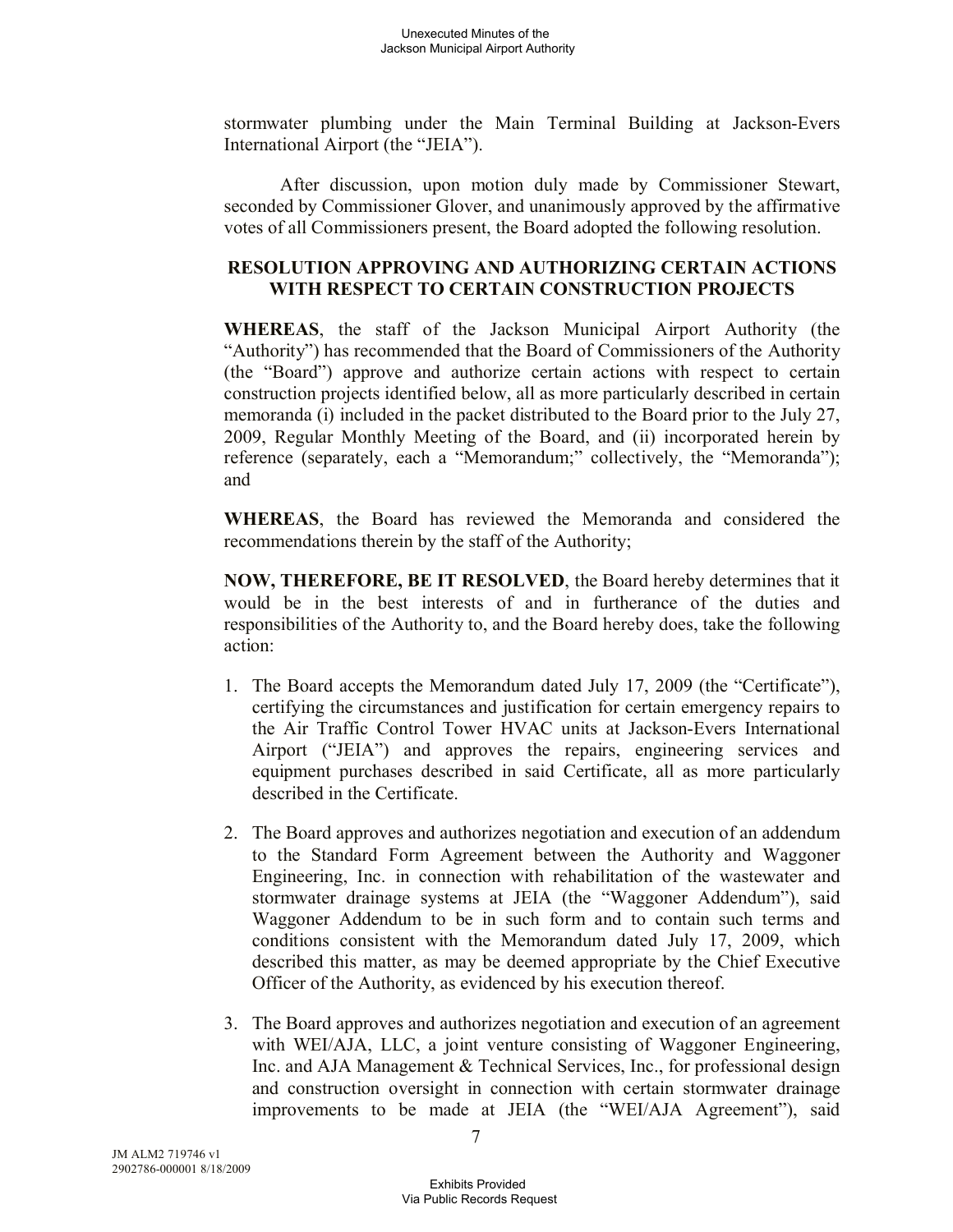WEI/AJA Agreement to be in such form and to contain such terms and conditions consistent with the Memorandum dated June 12, 2009, which describes this matter, as may be deemed appropriate by the Chief Executive Officer of the Authority, as evidenced by his execution thereof.

4. For the reasons set forth in that certain Memorandum dated July 21, 2009, which describes this matter, the Board rejects all bids submitted for JMAA Project No. 001-09, Refurbishment of the FAA Building at JEIA, and directs the staff to prepare and publish a new request for bids for said project.

#### **D. Procurements.**

#### 1. Strategic Fuel Reserve, JEIA and HKS: Authorize Agreement.

Ms. Wilson directed the Board's attention to the memorandum dated July 17, 2009, in the Packet which described this matter, and discussed this matter with the Board.

After discussion, upon motion duly made by Commissioner Stewart, seconded by Commissioner Glover, and unanimously approved by the affirmative votes of all Commissioners present, the Board adopted the following resolution.

## **RESOLUTION APPROVING AND AUTHORIZING AGREEMENT WITH SPECIALTY FUEL SERVICES, LLC**

**WHEREAS**, the staff of the Jackson Municipal Airport Authority (the "Authority") has recommended that the Board of Commissioners (the "Board") of the Authority approve and authorize negotiation and execution of an agreement for a term of one (1) year with Specialty Fuel Services, LLC to purchase and store approximately 10,250 gallons of dyed diesel fuel and 14,500 gallons of unleaded fuel in accordance with a program developed by the Mississippi Department of Finance and Administration to provide local governments such as the Authority with fuel to use during a declared state of emergency (the "SFS Agreement"), all as more particularly described in that certain memorandum dated July 17, 2009, (i) included in the packet distributed to the Board prior to the July 27, 2009, Regular Monthly Meeting of the Board, and (ii) incorporated herein by reference (the "Memorandum"); and

**WHEREAS**, the Board has reviewed the Memorandum and considered the recommendation therein by the staff of the Authority;

**NOW, THEREFORE, BE IT RESOLVED**, the Board hereby determines that it would be in the best interests of and in furtherance of the duties and responsibilities of the Authority to, and the Board hereby does, approve and authorized negotiation and execution of the SFC Agreement, said SFC Agreement to be in such form and to contain such terms and conditions consistent with Memorandum as may be deemed appropriate by the Chief Executive Officer of the Authority, as evidenced by his execution thereof.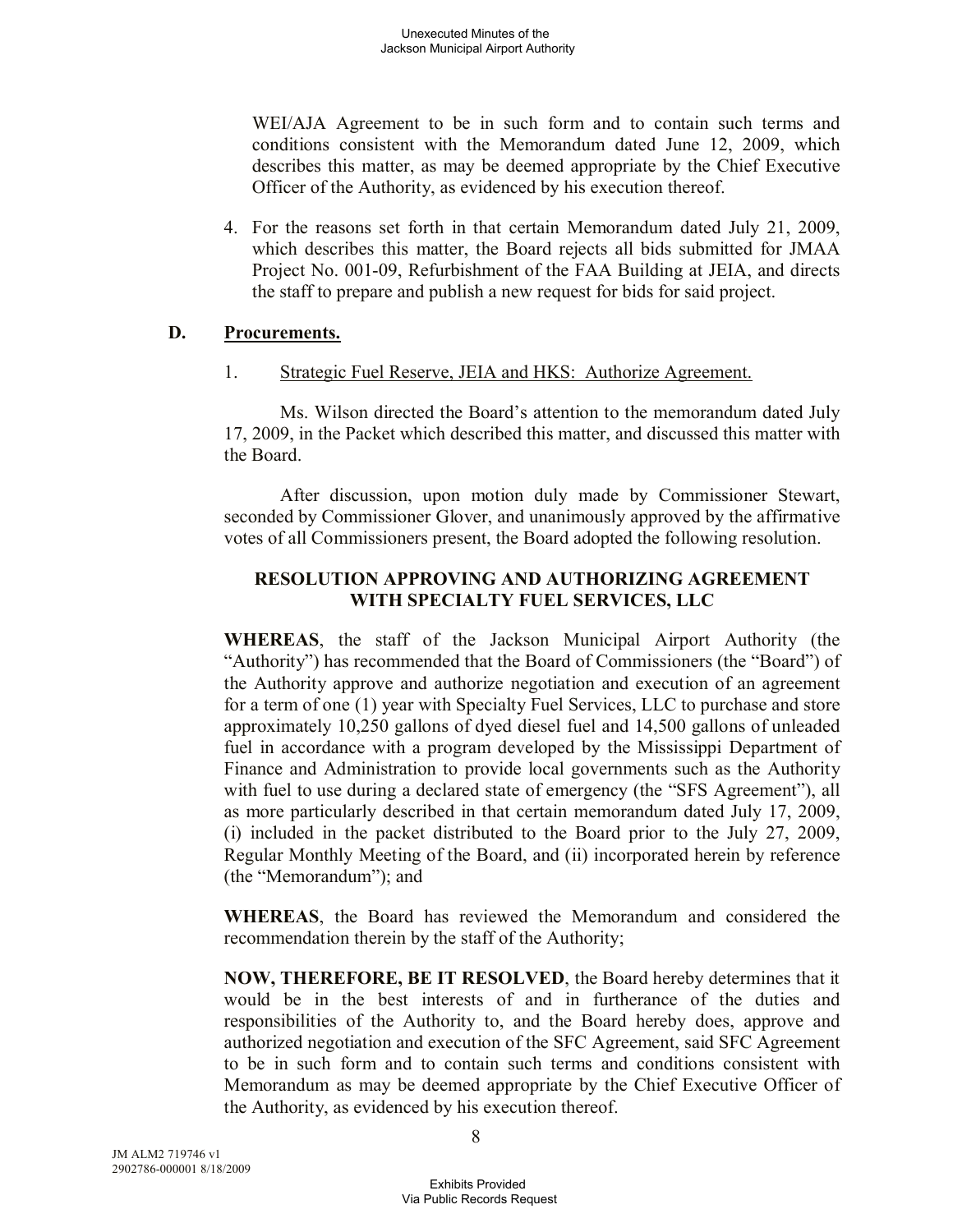## **E. Grants.**

#### 1. Economic Development Agency.

Ms. Wilson directed the Board's attention to the memorandum dated July 21, 2009, in the Packet which described this matter, and discussed this matter with the Board.

After discussion, upon motion duly made by Commissioner Stewart, seconded by Commissioner Glover, and unanimously approved by the affirmative votes of all Commissioners present, the Board adopted the following resolution.

### **RESOLUTION AUTHORIZING THE JACKSON MUNICIPAL AIRPORT AUTHORITY TO FILE AN APPLICATION WITH THE UNITED STATES DEPARTMENT OF COMMERCE, ECONOMIC DEVELOPMENT ADMINISTRATION, FOR A RESEARCH GRANT TO PROVIDE A PORTION OF THE FUNDING TO STUDY THE DEMAND FOR AIR CARGO EXPORT CAPACITY AT JACKSON-EVERS INTERNATIONAL AIRPORT, AUTHORIZING THE JACKSON MUNICIPAL AIRPORT AUTHORITY TO PROVIDE LOCAL MATCHING FUNDS FOR THE GRANT IN THE AMOUNT OF \$250,000, AND AUTHORIZING THE JACKSON MUNICIPAL AIRPORT AUTHORITY TO TAKE ANY AND ALL OTHER ACTIONS NECESSARY OR APPROPRIATE IN CONNECTION WITH THE REQUESTED GRANT**

**WHEREAS**, the Jackson Municipal Airport Authority ("JMAA") operates the Jackson-Evers International Airport ("JEIA") located in the City of Jackson, Mississippi; and

**WHEREAS**, JMAA recognizes that air cargo traffic in the United States is predominantly weighted towards import of foreign goods and that, in order to improve the economics of such air traffic, JMAA and other stakeholders in the air cargo industry must create a centralized cargo hub to consolidate air, ground, rail and sea cargo for international export by air; and

**WHEREAS**, the City of Jackson, Mississippi, being centrally located in the southeastern portion of the United States and within 500 miles of seventy-six (76) major metropolitan areas that comprise over one-third of the population of the United States, is ideally situated as a consolidation and distribution point for air, ground, rail and sea cargo; and

**WHEREAS**, in an effort to increase air cargo operations to and from JEIA, JMAA has made a significant investment in the development of the Mississippi Air Cargo Logistics Center (the "MACLC") and related facilities, including construction of over 450,000 square feet of air cargo apron and construction of necessary cargo handling and warehousing facilities; and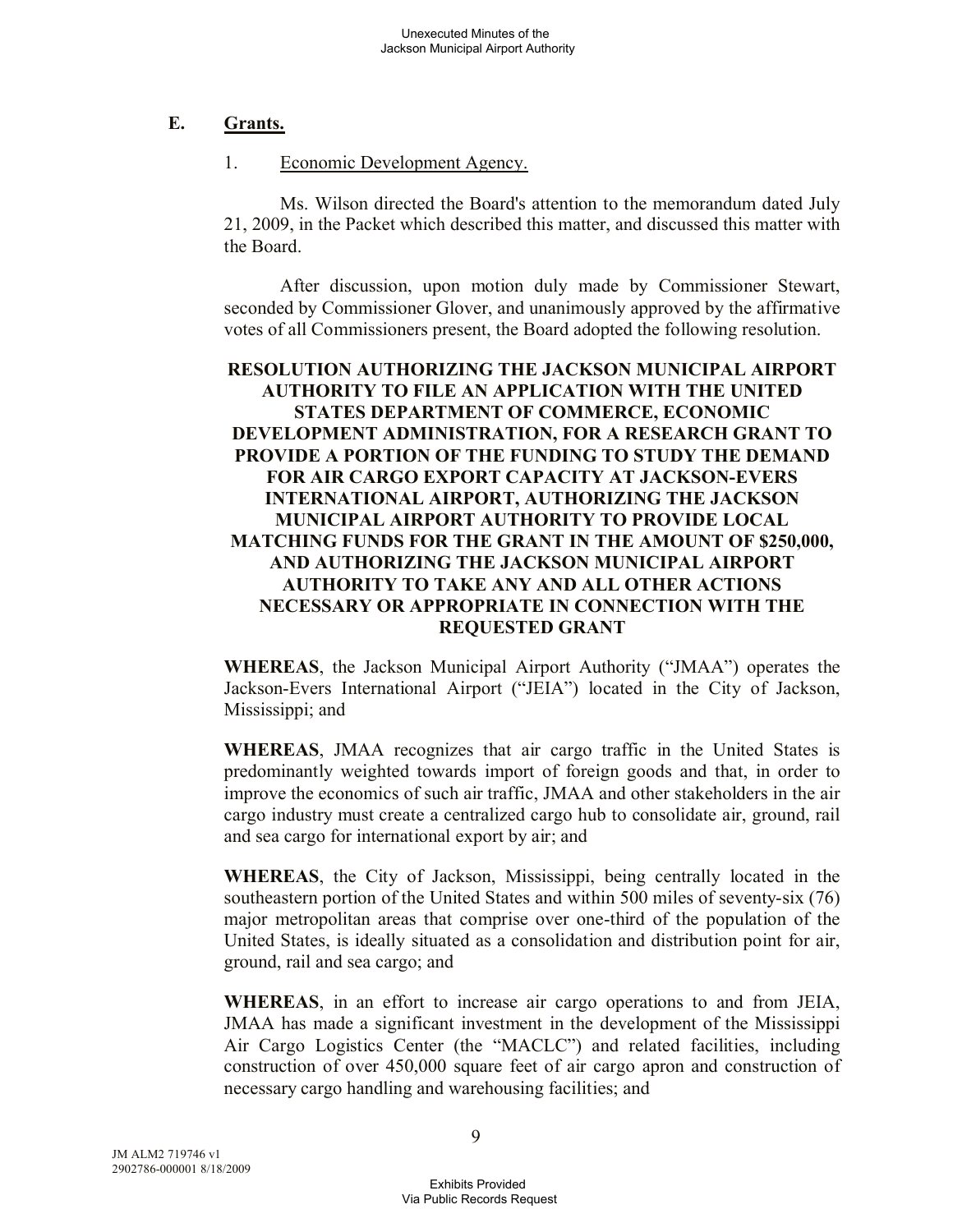**WHEREAS**, it is in the long-term best interest of JMAA, the City of Jackson, the State of Mississippi and the United States to develop initiatives to improve international trade through export of products manufactured in the United States through air cargo operators utilizing the MACLC; and

**WHEREAS**, JMAA has had preliminary discussions with international air cargo operators who have expressed an interest in operating to and from the MACLC, but who require assurances on the expected demand for international air cargo export capacity to be served through the MACLC; and

**WHEREAS**, JMAA desires to perform a study (the "Backhaul Study") of the twelve-state region identified as likely to be served by an international air cargo operator operating to and from the MACLC in order to help determine the capacity demand for international export of cargo by air; and

**WHEREAS**, the United States Department of Commerce, Economic Development Administration ("EDA"), has funds available to provide research grants for projects to enhance economic development in the United States, including for studies such as the Backhaul Study; and

**WHEREAS**, the Board of Commissioners of JMAA has determined that it is in the best interest of JMAA and the development of the MACLC for JMAA, in coordination with the Central Mississippi Planning and Development District ("CMPDD"), the metropolitan planning organization having responsibility for transportation planning for the Jackson, Mississippi metropolitan area, to submit an application to EDA to provide a portion of the funds necessary to complete the Backhaul Study;

**NOW, THEREFORE, BE IT RESOLVED** by the Board of Commissioners of JMAA as follows:

- 1. JMAA shall be, and hereby is, authorized and directed to take all actions necessary or appropriate to apply to EDA, through and in coordination with CMPDD, for a research grant in the amount of \$250,000 from EDA (the "EDA Grant") to provide a portion of the funds necessary to perform the Backhaul Study.
- 2. JMAA shall be, and hereby is, authorized and directed to provide a local match for the EDA Grant in the amount of \$250,000 from JMAA's available, unrestricted cash on hand.
- 3. The Chief Executive Officer of JMAA or his designee is authorized to execute and file one or more applications for the EDA Grant with EDA. The Chief Executive Officer of JMAA or his designee is further authorized to execute and deliver such certifications and assurances and other documents as may be required by EDA as condition to the award and/or funding of the EDA Grant.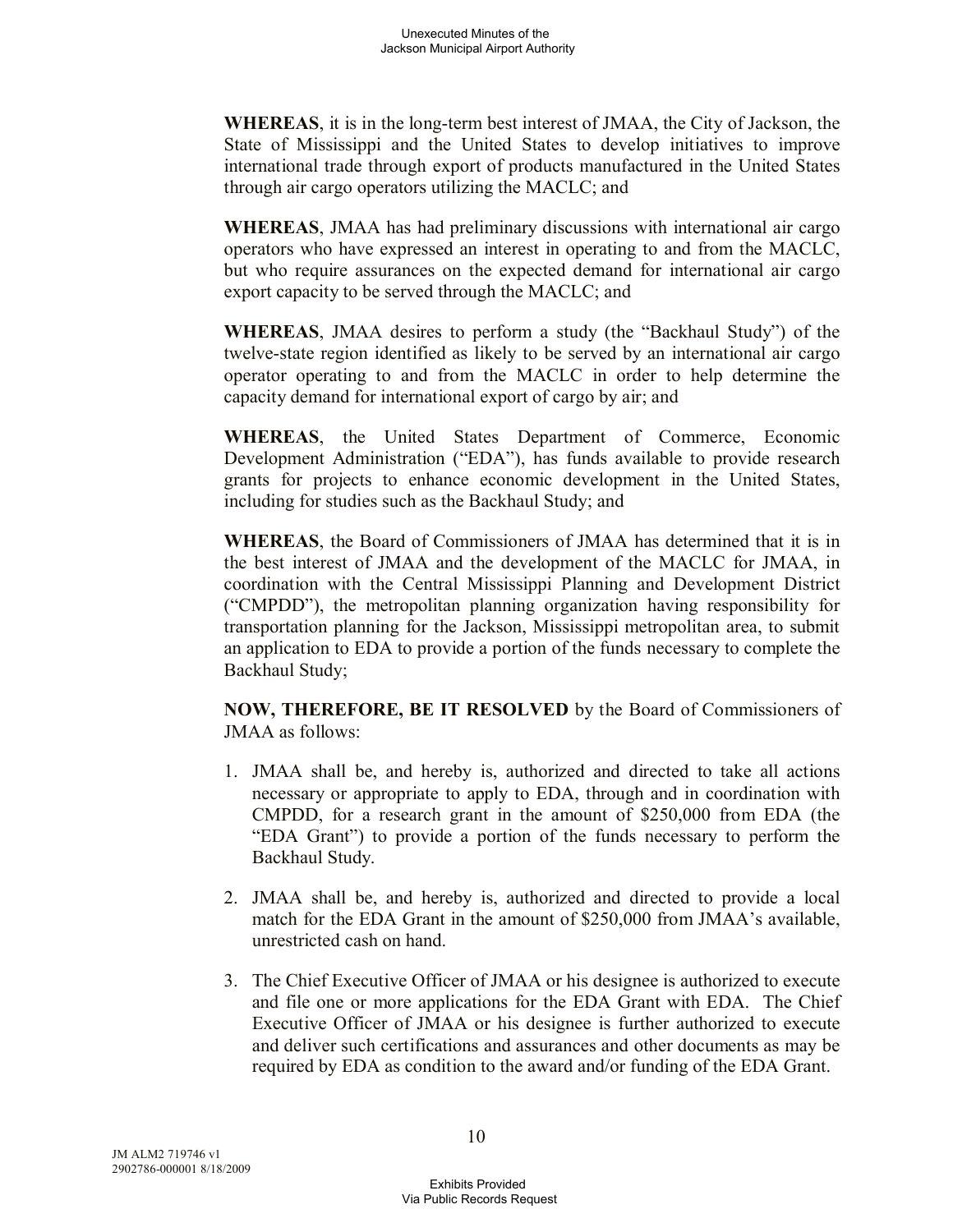4. Upon notice of award of the EDA Grant, the staff of JMAA shall be, and hereby is, authorized and directed to issue a Request for Proposals (the "RFP") for a consultant to perform and provide the Backhaul Study. Upon receipt of proposals in response to the RFP, staff is to make a recommendation for award of the contract to perform the Backhaul Study to the Board of Commissioners for JMAA.

## **F. Other Matters.**

- 1. Hawkins Field Minimum Standards: Authorized Reduction in Minimum Aircraft and Passenger Liability Insurance.
- 2. Rental Car Concession Agreements, JEIA: Authorized Extension of Concession Agreements.

Ms. Wilson directed the Board's attention to the memoranda in the Packet which described these matters, and discussed this matter with the Board.

After discussion, upon motion duly made by Commissioner Stewart, seconded by Commissioner Glover, and unanimously approved by the affirmative votes of all Commissioners present, the Board adopted the following resolution.

## **RESOLUTION APPROVING AND AUTHORIZING (i) AMENDMENT OF HAWKINS FIELD MINIMUM STANDARDS AND (ii ) EXTENSION OF RENTAL CAR CONCESSION AGREEMENTS AT JACKSON-EVERS INTERNATIONAL AIRPORT**

**WHEREAS,** the staff of the Jackson Municipal Airport Authority (the "Authority") has recommended that the Board of Commissioners (the "Board") of the Authority approve and authorize an amendment of the Hawkins Field Minimum Standards, as more particularly described in that certain memorandum dated July 7, 2009, (i) included in the packet distributed to the Board prior to the July 27, 2009, regular monthly meeting of the Board (the "Packet"), and (ii) incorporated herein by reference (the "Minimum Standards Memorandum"); and

**WHEREAS**, the staff of the Authority has recommended that the Board approve and authorize a twelve (12) month extension of each of the five (5) existing Non-Exclusive On-Airport Automobile Rental Concession Agreements at Jackson-Evers International Airport (collectively, the "Extensions"), as more particularly described in that certain memorandum dated July 9, 2009, (i) included in the Packet and (ii) incorporated herein by reference (the "Rental Car Concession Memorandum"); and

**WHEREAS,** the Board has reviewed and considered the Minimum Standards Memorandum and the Rental Car Concession Memorandum and the recommendations therein by the staff of the Authority;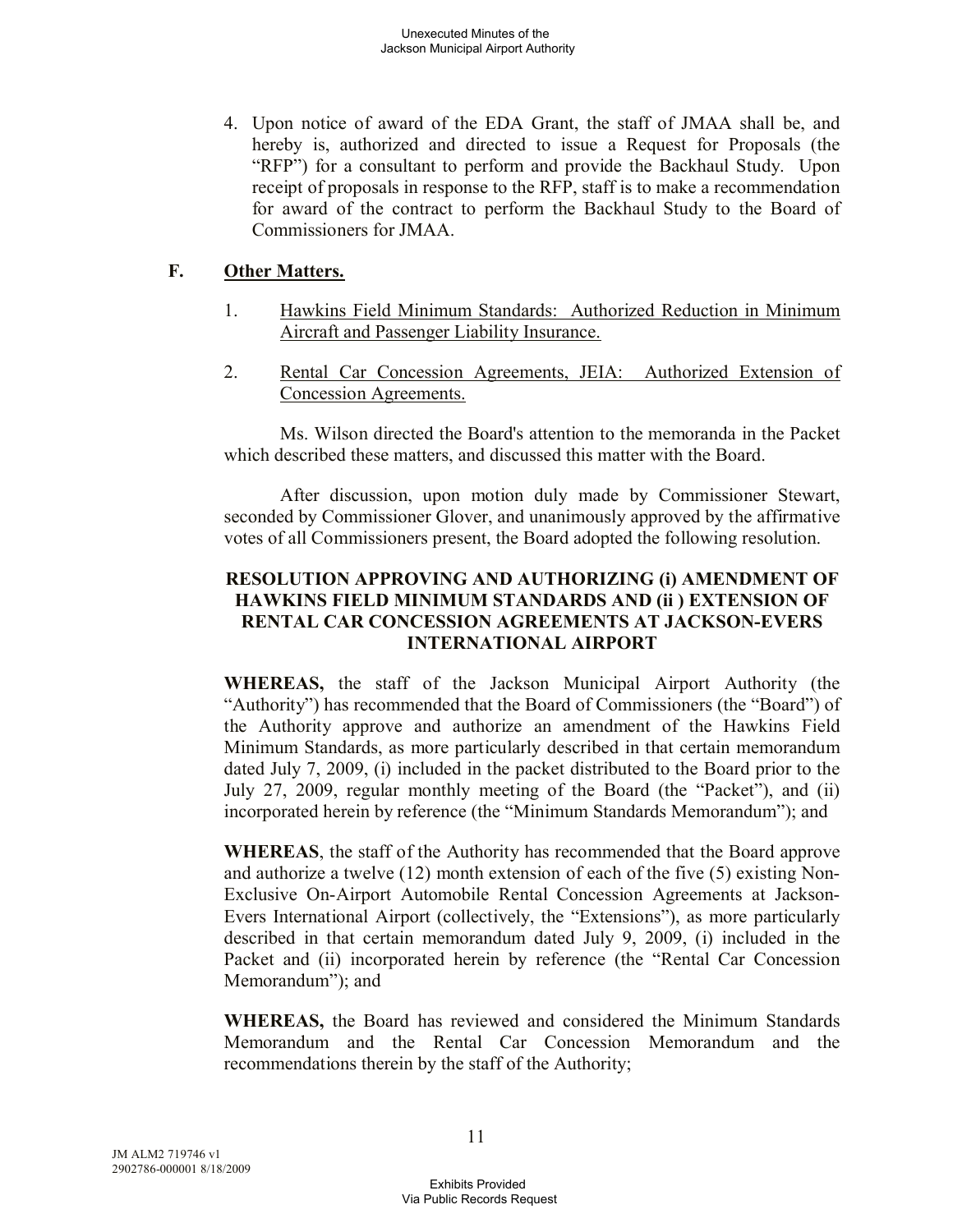**NOW, THEREFORE, BE IT RESOLVED,** the Board hereby determines that it would be in the best interests of and in furtherance of the duties and responsibilities of the Authority to, and the Board hereby does, take the following action:

- 1. The Board amends the Hawkins Field Minimum Standards for Aircraft and Passenger Liability Insurance for multi-engine piston aircraft, as applicable to a Specialized Air Service Operator, from Five Million Dollars to Two Million Dollars (the "Minimum Standards Amendment"), as more particularly described in the Minimum Standards Memorandum, said Minimum Standards Amendment to be in such form and to contain such terms and conditions consistent with the Minimum Standards Memorandum this may be deemed appropriate by the Chief Executive Officer of the Authority, as evidenced by his execution thereof.
- 2. The Board approves and authorizes negotiation and execution of the Extensions, as more particularly described in the Rental Car Concession Memorandum, said Extensions to be in such form and to contain such terms and conditions consistent with the Rental Car Concession Memorandum, as may be deemed appropriate by the Chief Executive Officer of the Authority, as evidenced by his execution thereof.
- 3. Chamblee Company Lease Negotiations, JMAA: Discuss Status.
	- a. Closed Session.

Approximately 4:40 p.m., Chairman Irvin requested that the Board enter into a Closed Session for the limited purpose of considering whether to enter Executive Session for the limited purpose of discussing and taking action regarding the terms and conditions by which the Authority might lease certain property at JEIA to The Chamblee Company, which required confidential treatment.

Upon motion duly made by Commissioner Stewart, seconded by Commissioner Glover, and unanimously approved by the affirmative votes of all Commissioners present, the Board adopted a resolution authorizing the Board to enter Closed Session for the limited purpose of considering whether to enter Executive Session for the limited purpose of discussing and taking action regarding the terms and conditions by which the Authority might lease certain property at JEIA to The Chamblee Company, which required confidential treatment.

The Board requested that everyone present leave the Executive Session of the Meeting, except for Ms. Wilson, Mr. Moore and Mr. Wagner.

At approximately 4:41 p.m., upon motion duly made by Commissioner Stewart, seconded by Commissioner Glover, and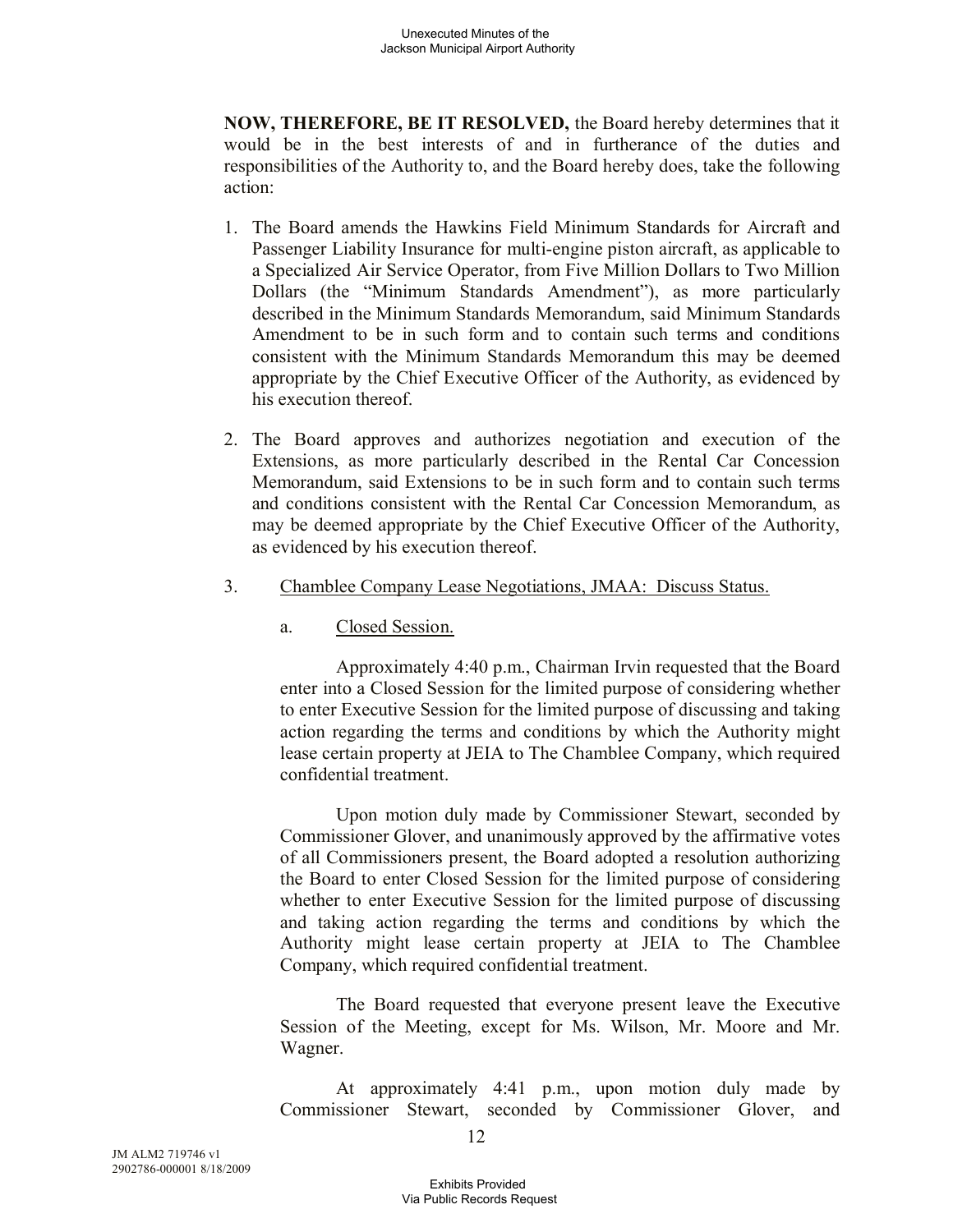unanimously approved by the affirmative votes of all Commissioners present, the Board adopted a resolution authorizing the Board to enter Executive Session for the limited purpose of discussing and taking action regarding the terms and conditions by which the Authority might lease certain property at JEIA to The Chamblee Company, which required confidential treatment.

The Board requested that Ms. Wilson, Mr. Moore and Mr. Wagner remain with the Board during the Executive Session.

Mr. Wagner then informed those outside the Meeting that the Board had voted to enter Executive Session for the limited purpose of discussing and taking action regarding the terms and conditions by which the Authority might lease certain property at JEIA to The Chamblee Company, which required confidential treatment.

#### b. The Executive Session.

At approximately 4:42 p.m., the Board met in Executive Session for the limited purpose of discussing and taking action regarding the terms and conditions by which the Authority might lease certain property at JEIA to The Chamblee Company, which required confidential treatment.

#### c. Open Session.

At approximately 5:05 p.m., the Board reconvened the Meeting in Open Session. Chairman Irvin invited the staff of the Authority and the general public back into the Meeting, but no one joined the Meeting.

Chairman Irvin reported that during the Executive Session, upon motion duly made by Commissioner Glover, seconded by Commissioner Stewart, and adopted by the affirmative votes of Chairman Irvin and Commissioner Glover, with Commissioner Stewart voting against the motion, the Board had adopted a resolution rescinding that certain resolution previously adopted by the Board on November 20, 2008, entitled "Resolution Approving and Authorizing Modifications and Actions Relating to Leases with Chamblee Company" (the "Prior Resolution"), and directing that the Authority's legal counsel and staff review the reasonableness of the terms and conditions by which the Authority had indicated that it might enter into new leases with The Chamblee Company (the "New Chamblee Resolution.") A copy of the New Chamblee Resolution is attached as an exhibit to the minutes of this Meeting and incorporated herein by reference.